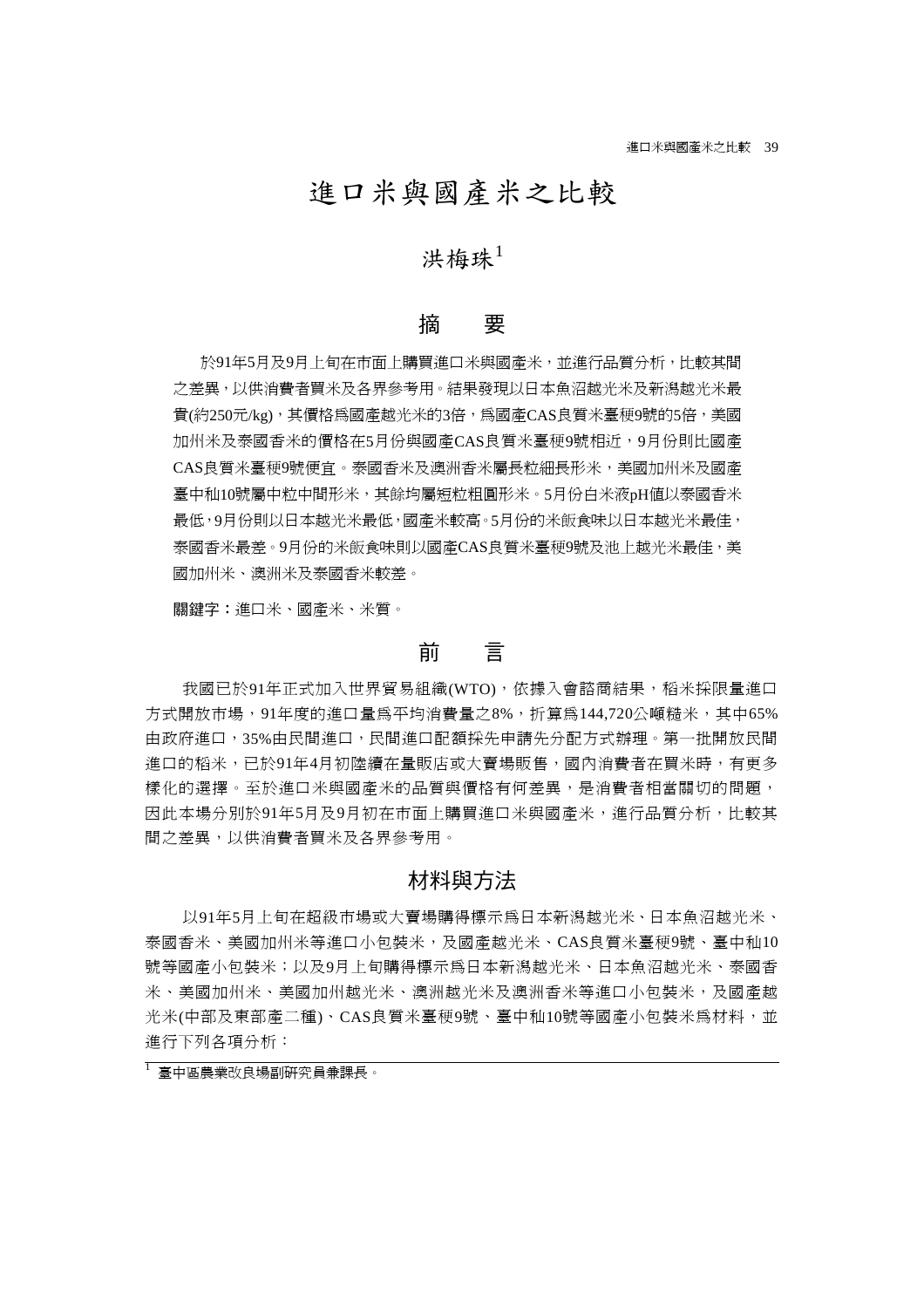#### 40 農業科技研討會專集

- 一、白米等級(milled rice grade):依據中國國家標準CNS-N1059之規定分級。
- 二、粒長(grain length): 取100粒完整米粒用厚度計量其長度, 求其平均值。
- 三、長寬比值(length/width ratio):計算100粒完整米粒之粒長與粒寬之比值,求其平均值。
- 四、pH值(pH value): 將0.1 g methyl red與0.3 g bromthymol溶於150 ml之ethyl alcohol, 再 加蒸餾水至200 ml。取此原液以蒸餾水稀釋50倍後,用該液10 ml和5 g白米充分振盪 混合,再利用pH meter測定其pH值。
- 五、粗蛋白質含量(crude protein content):利用近紅外線光譜分析儀測定(Bran+Lubbe Infra Alyzer 500), 係以Semi-micro Kjeldahl方法(12)校定。
- 六、凝膠展延性(gel consistency): 採Cagampany et al.<sup>(14)</sup>法分析,稱取100 mg米粉末,加 入瑞香酚藍(thymol blue)指示劑及0.2 N之氫氧化鉀(KOH)溶液,加熱沸騰10分鐘,再 冷卻30分鐘,記錄其長度。長度35 mm以下為硬膠(H), 35~50 mm為中間(M), 50 mm 以上為軟膠(S)。
- 七、食味值(palatability score):利用日本靜岡公司GS-2000型食味計測定
- 八、米飯食味官能評估:利用六人份日製電子鍋蒸煮測試樣品,每樣品稱取白米400 g, 以強勁水流快速攪拌後排水,重複三次,洗米動作要輕快。加水量為米重之1.35倍, 加水後放入電子鍋內靜置半小時,始按下開關。待開關跳起,燜20分鐘後將飯攪鬆, 蓋上紗布再燜一小時即可試食。試食時分別就米飯之外觀、香味、口味、黏性、硬 性及食味總評與對照品種比較。與對照相同者打0,比對照優良者,依其程度可由 +1~+3,比對照差者,依其程度可由-1~-3(4)。

# 結果與討論

91年5月上旬在市面上買到的進口米,有標示日本魚沼越光米及新潟越光米,前者為 2 kg裝,價格為每公斤新臺幣250元,後者為1.4 kg裝,價格為每公斤新臺幣247元;另一 種標示美國加州米,為3.8 kg裝,價格每公斤約47元;還有一種是標示泰國東北部產的泰 國香米,亦為3.8 kg裝,價格每公斤約51元,此外購買的國產米有標示彰化縣濁水溪流域 產的越光米,為3 kg裝,價格每公斤約83元,一種標示彰化縣濁水溪流域產的臺中秈10 號,為4.2 kg真空包裝,價格每公斤約43元,及標示彰化縣產的CAS良質米臺稉9號,此為 2.5 kg真空包裝,價格每公斤約52元。5月份購得的國產米,均有標示品種名稱,但進口 米除日本米外,美國米及泰國米均未標示品種名稱。就5月份的樣品而言,以日本的越光 米最貴,其價格約為國產越光的3倍,為國產良質米臺稉9號的5倍,美國加州米及泰國香 米的價格則與國產良質米臺稉9號較相近(表一)。

91年9月上旬在市面上買到的進口米,有標示日本魚沼越光米及新潟越光米,其價格 與包裝與5月份時相同;有標示美國加州米, 為3.8 kg裝, 價格每公斤約45元;有標示美 國加州越光米與澳洲越光米,二者均為4.0 kg裝,價格每公斤均約63元;有標示澳洲產香 米,為3.6 kg裝,價格每公斤約41元;還有一種是標示泰國東北部產的泰國香米,為3.8 kg 裝,價格每公斤約45元,此外購買的國產米有標示彰化縣濁水溪流域產的越光米,為3 kg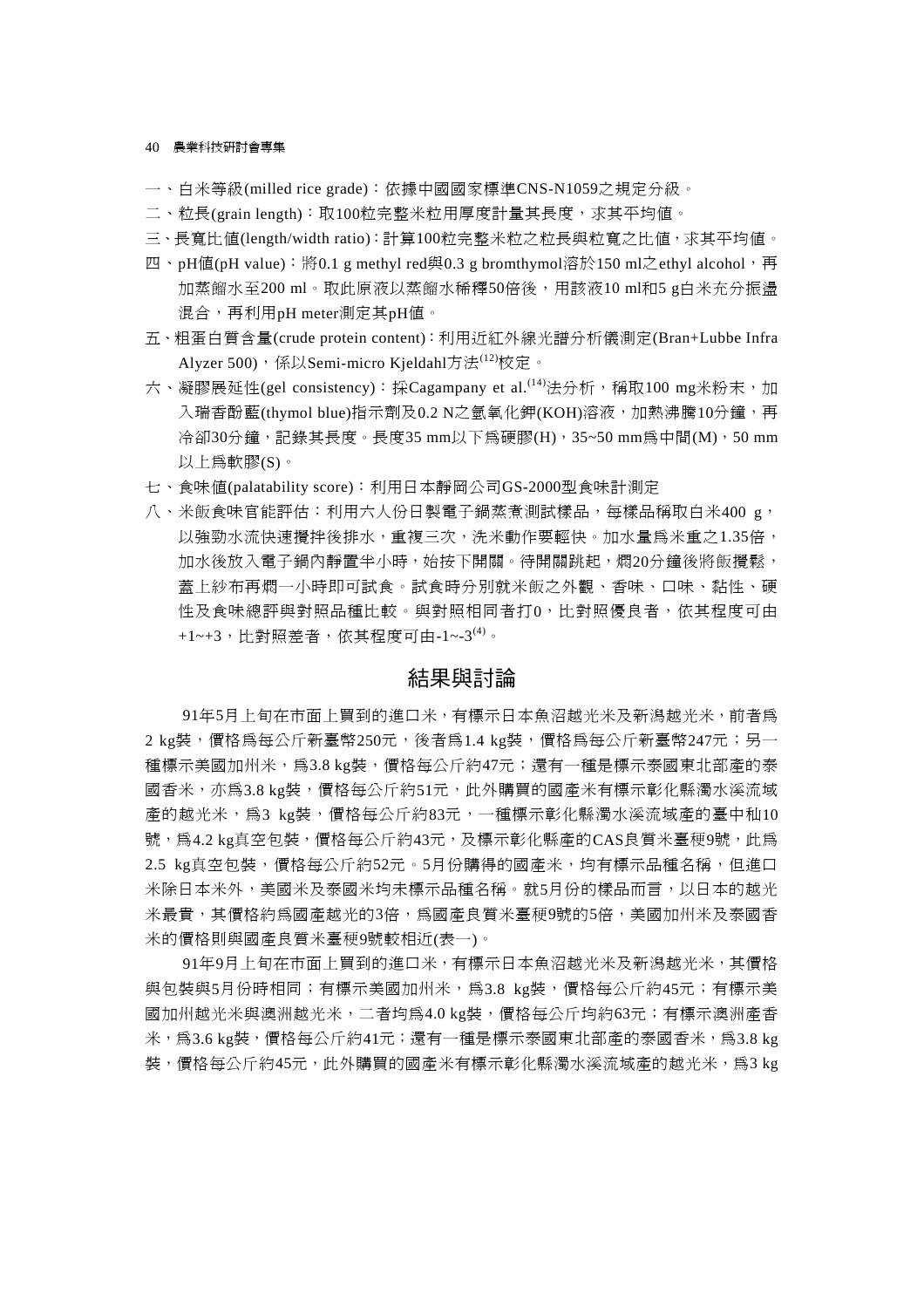裝,價格每公斤約83元,有標示臺東池上鄉產的越光米,為2 kg裝,價格每公斤約75元, 有標示大甲雙溪產的臺中秈10號,為5 kg包裝,價格每公斤約33元,及有標示彰化縣產的 CAS良質米臺稉9號,此為2.5 kg真空包裝,價格每公斤約52元(表二)。9月份購得的國產 米,均有標示品種名稱,進口米除日本越光米、美國加州越光米及澳洲越光米有明確標 示外,美國加州米及泰國香米則均未標示品種名稱,澳洲香米雖有標示,但其名稱為「世 界頂級香米」,此名稱不太像是品種名。就本次的樣品而言,與5月份買米時的情況相同, 仍以日本的越光米最貴,其價格約為國產越光的3~3.3倍,為美國加州越光米及澳洲越光 米的4倍,為國產良質米臺稉9號的5倍,美國加州米、澳洲香米及泰國香米的價格,比國 產良質米臺稉9號便宜,但比大甲產的臺中秈10號貴。

表一、進口米與國產米之白米價格(2002 年 5 月取樣)

|  | Table 1. Price of imported rice and domestic rice (sampled in May 2002) |  |
|--|-------------------------------------------------------------------------|--|
|  |                                                                         |  |

| <b>Brand</b>                     | Weight (kg) | Price $(NT/kg)$ |
|----------------------------------|-------------|-----------------|
| Uonuma Koshihikari (from Japan)  | 2.0         | 250             |
| Niigata Koshihikari (from Japan) | 1.4         | 247             |
| California rice (from America)   | 3.8         | 47              |
| Aroma rice (from Thailand)       | 3.8         | 51              |
| Taichung sen 10 (from Taiwan)    | 4.2         | 43              |
| Koshihikari (from Taiwan)        | 3.0         | 83              |
| CAS Taikeng 9 (from Taiwan)      | 2.5         | 52              |

表二、進口米與國產米之白米價格(2002 年 9 月取樣)

Table 2. Price of imported rice and domestic rice (sampled in September 2002)

| <b>Brand</b>                          | Weight (kg) | Price (NT/kg) |
|---------------------------------------|-------------|---------------|
| Uonuma Koshihikari (from Japan)       | 2.0         | 250           |
| Niigata Koshihikari (from Japan)      | 1.4         | 247           |
| California rice (from America)        | 3.8         | 45            |
| California Koshihikari (from America) | 4.0         | 63            |
| Koshihikari (from Australia)          | 4.0         | 63            |
| Aroma rice (from Australia)           | 3.6         | 41            |
| Aroma rice (from Thailand)            | 3.8         | 45            |
| Taichung sen 10 (from Taiwan)         | 5.0         | 33            |
| Koshihikari (from central Taiwan)     | 3.0         | 83            |
| CAS Koshihikari (from east Taiwan)    | 2.0         | 75            |
| CAS Taikeng 9 (from Taiwan)           | 2.5         | 52            |

5月份購得的樣品中,日本魚沼越光米、美國加州米、泰國香米、國產越光米及CAS 良質米臺稉9號,在包裝袋上均標示符合中國國家標準(CNS)一等白米規格,國產的臺中 秈10號則標示符合CNS二等白米規格,但日本新潟越光米在包裝袋上則未標示白米等級。 本場依據CNS的白米規格,檢驗各樣品之白米品質,結果如表三所示。其中國產的臺中秈 10號因碎粒(12.25%)及異型粒(2.85%)較高,故未能達CNS一等白米之標準,僅符合CNS 二等白米規格,但因其在包裝袋上亦誠實標示僅符合CNS二等白米規格,故其內容物與標 示之品質是一致的;其餘之樣品則均符合CNS一等白米規格。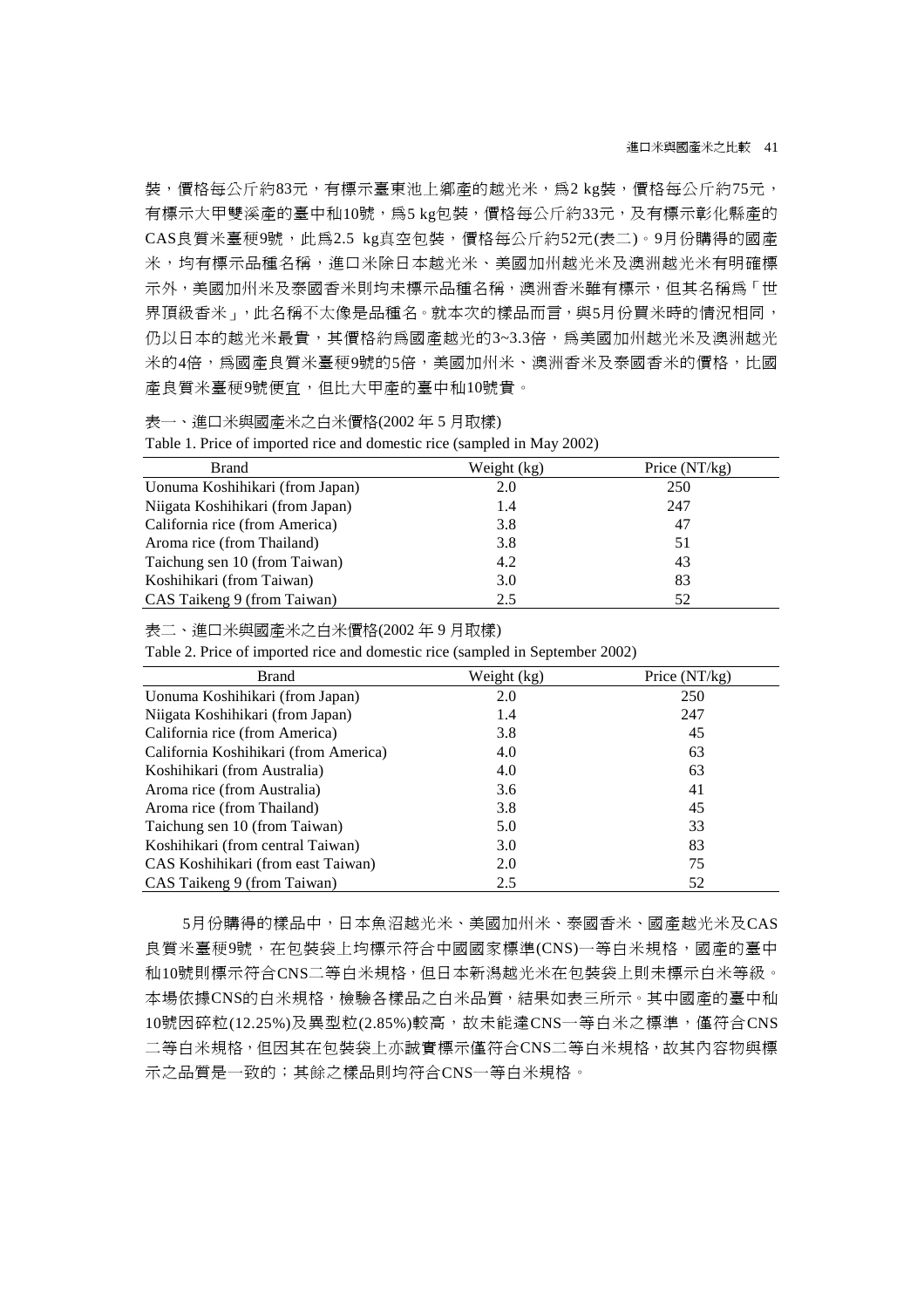42 農業科技研討會專集

9月份購得的樣品中,日本新潟越光米在包裝袋上仍未標示白米等級,其餘樣品均在 包裝袋上標示符合CNS一等白米規格。依據CNS的白米規格,檢驗各樣品之白米品質,結 果如表四所示。其中澳洲香米因異型粒(1.45%)較高,僅符合CNS二等白米規格,但其在 包裝袋上標示符合CNS一等白米規格,故其內容物與標示之品質亦是不一致的;其餘之樣 品則均符合CNS一等白米規格。

檢測各樣品之白米外觀(表三),結果發現5月份購得樣品的粒長,以泰國香米最長為 7.38 mm,屬長粒米,國產的臺中秈10號及美國加州米次之,分別為6.41 mm及5.72 mm, 兩者均屬於中粒米,國產CAS良質米臺稉9號的粒長為5.16 mm、日本新潟越光米為4.88 mm、日本魚沼越光米為4.85 mm、國產越光米為4.71 mm,均屬短粒米。米粒的長寬比值 以泰國香米最大為3.5,屬於細長形米;國產的臺中秈10號及美國加州米次之,分別為2.8 及2.1,兩者均屬於中間形米,國產CAS良質米臺稉9號的長寬比值為1.8、日本新潟越光米、 魚沼越光米及國產越光米均爲1.7,均屬粗圓形米。故就米粒的外觀形態而言,此次進口 的泰國香米與國產米的區格最大,其屬於長粒細長形米,目前在市面上流通之國產米, 尚未有此粒形。美國加州米的外觀形態與國產的臺中秈10號較相似,但其粒長較臺中秈 10號短,粒寬較臺中秈10號大,仔細辨認仍可區分;日本米與國產種型米外形相似,較 難從外觀形態加以區隔。

表三、進口米與國產米之白米等級及外觀(2002 年 5 月取樣)

| Table 3. Milled rice grade and grain appearance of imported rice and domestic rice (sampled in May |  |  |
|----------------------------------------------------------------------------------------------------|--|--|
| 2002)                                                                                              |  |  |

| <b>Brand</b>                     | CNS grade      | Grain length (mm) Length/width |     | Shape         |
|----------------------------------|----------------|--------------------------------|-----|---------------|
| Uonuma Koshihikari (from Japan)  |                | $4.85$ (short)                 | 1.7 | <b>Bold</b>   |
| Niigata Koshihikari (from Japan) |                | $4.88$ (short)                 | 1.7 | <b>Bold</b>   |
| California rice (from America)   |                | $5.72$ (medium)                | 2.1 | Inter-mediate |
| Aroma rice (from Thailand)       |                | $7.38$ (long)                  | 3.5 | Slender       |
| Taichung sen 10 (from Taiwan)    | $\mathfrak{D}$ | $6.41$ (medium)                | 2.8 | Inter-mediate |
| Koshihikari (from Taiwan)        |                | 4.71 (short)                   | 1.7 | <b>Bold</b>   |
| CAS Taikeng 9 (from Taiwan)      |                | $5.16$ (short)                 | 1.8 | <b>Bold</b>   |

9月份購得樣品的粒長(表四),以泰國香米及澳洲香米最長,分別為7.27 mm及7.21 mm,屬長粒米,彰化縣及大甲產的臺中秈10號與美國加州米次之,分別為6.42 mm及5.84 mm,二者均屬於中粒米,其餘樣品則在4.86~5.08 mm之間,均屬短粒米。米粒的長寬比 值以泰國香米及澳洲香米最大,均爲3.5,屬於細長形米;彰化縣及大甲產的臺中秈10號 與美國加州米次之,分別為2.7及2.2,二者均屬於中間形米,其餘樣品則在1.6-1.8之間, 均屬粗圓形米。故就米粒的外觀形態而言,9月份取得的泰國香米及澳洲香米與國產米的 區格最大,其屬於長粒細長形米。美國加州米的外觀形態與國產的臺中秈10號較相似, 但仔細辨認仍有區隔;日本越光米、美國加州及澳洲越光米與國產稉型米外形相似,較 難從外觀形態加以區隔。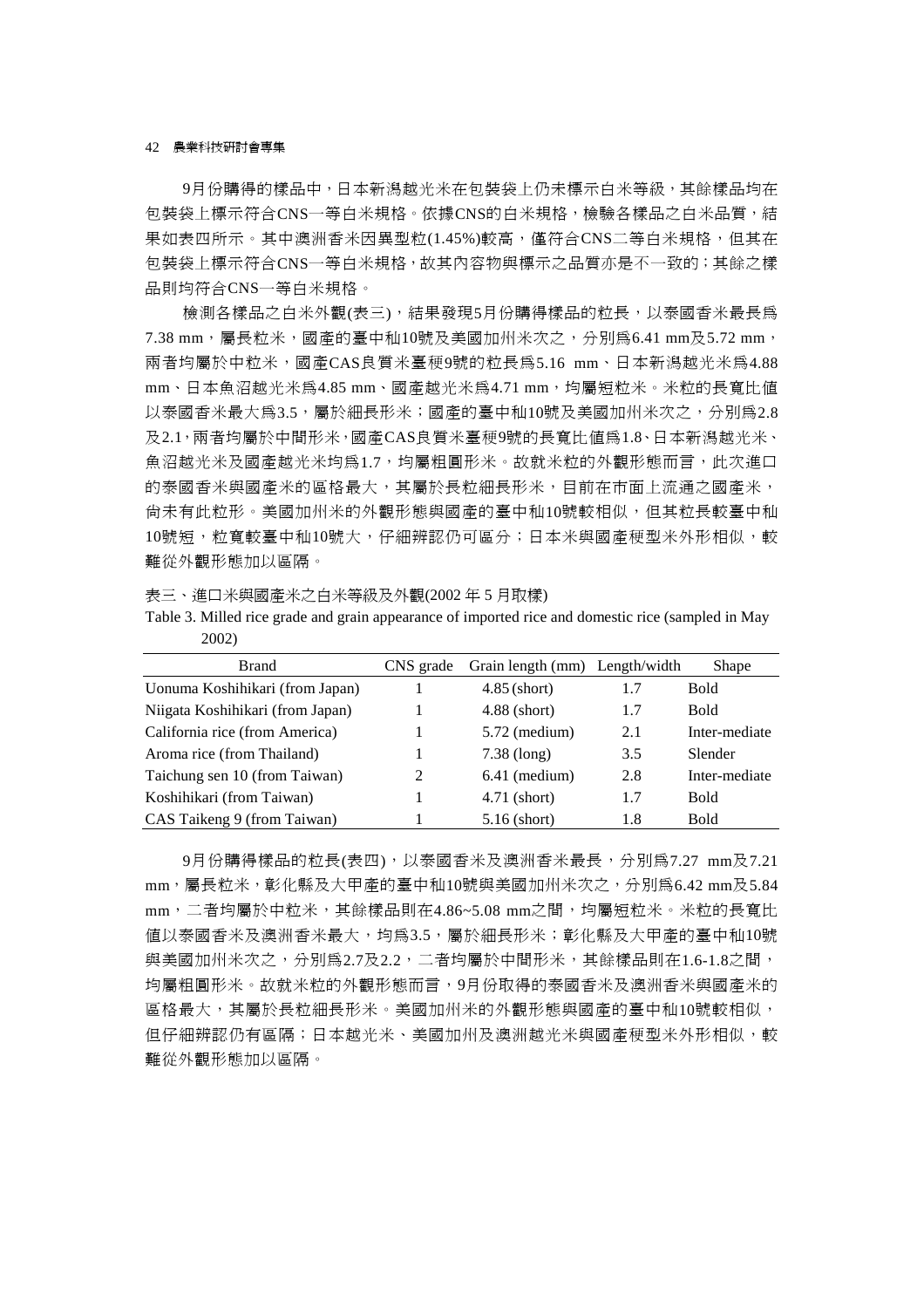| <b>Brand</b>                          |   | CNS grade Grain length (mm) Length/width |     | Shape         |
|---------------------------------------|---|------------------------------------------|-----|---------------|
| Uonuma Koshihikari (from Japan)       |   | $4.98$ (short)                           | 1.7 | <b>Bold</b>   |
| Niigata Koshihikari (from Japan)      |   | $4.87$ (short)                           | 1.6 | <b>Bold</b>   |
| California rice (from America)        | 1 | $5.84$ (medium)                          | 2.2 | Inter-mediate |
| California Koshihikari (from America) |   | $4.98$ (short)                           | 1.8 | <b>Bold</b>   |
| Koshihikari (from Australia)          | 2 | $4.94$ (short)                           | 1.8 | <b>Bold</b>   |
| Aroma rice (from Australia)           |   | $7.21$ (long)                            | 3.5 | Slender       |
| Aroma rice (from Thailand)            |   | $7.27$ (long)                            | 3.5 | Slender       |
| Taichung sen 10 (from Taiwan)         |   | $6.32$ (medium)                          | 2.7 | Inter-mediate |
| Koshihikari (from central Taiwan)     |   | $4.90$ (short)                           | 1.7 | <b>Bold</b>   |
| CAS Koshihikari (from east Taiwan)    |   | $4.86$ (short)                           | 1.6 | <b>Bold</b>   |
| CAS Taikeng 9 (from Taiwan)           |   | $5.08$ (short)                           | 1.7 | <b>Bold</b>   |

Table 4. Milled rice grade and grain appearance of imported rice and domestic rice (sampled in September 2002)

表四、進口米與國產米之白米等級及外觀(2002 年 9 月取樣)

進一步檢測各樣品之白米理化特性(表五),結果發現5月份樣品白米液的pH值以泰國 香米最低,為6.7,其餘樣品介於7.0~7.1之間,故就新鮮度而言,5月份樣品中以泰國香米 較差。5月份購得之泰國香米,在包裝袋上雖標示為90年2期產,但確實收割月份,及其 從泰國產地運至國內銷售,期間之貯運條件如何,均不得而知。然從收穫到消費時間的 長短(5,6,13,15,16,19)、貯存期間的環境(1,2,3,17,18)、包裝形式(8),甚至販賣期間放在架上的溫度 條件<sup>(7)</sup>等,均可能影響白米的新鮮度,泰國香米的新鮮度較差,推測可能是上述中的某些 因素所造成。粗蛋白質含量以泰國香米、國產的臺中秈10號及國產越光米較高,介於 8.0~8.2%之間,其次為國產CAS良質米臺稉9號(7.5%),而以日本越光米及美國加州米較 低,在6.6~6.8%之間。5月份所購得樣品之凝膠展延性分佈在93~100 mm之間,均屬軟膠 體。利用日本靜岡公司製造的GS-2000型食味計所測得的食味值,以日本新潟越光米及魚 沼越光米最高,分別為86及83,美國加州米及國產CAS良質米臺稉9號次之,分別為78及 74,其餘依次爲國產越光米(68)、國產的臺中秈10號(58),而以泰國香米最低爲47。國內 外已有廠商使用食味計作為監控食米品質之參考,然同一樣品使用不同廠牌或不同機型 食味計測得之食味值可能不同,故本文利用食味計所測定之食味值,僅供參考比較用。

9月份樣品白米液的pH值(表六)以日本魚沼越光米及新潟越光米最低,均為5.2,其次 為美國加州米,pH值為6.2,再其次為澳洲越光米及泰國香米,pH值均為6.6,其餘樣品介 於6.8~7.1之間,故就新鮮度而言,9月份樣品中以日本越光米最差,美國加州米次之,而 以國產米的新鮮度較佳。國內的稻米是一年二收,9月份購得之國產米均標示91年1期產, 即約在91年6~7月間收割,故新鮮度較佳;美國加州米標示2001年產,日本米則未標示產 期,然日本米及美國加州米均為一年一收,收穫期約在每年的9~10月間,本次是在91年9 月上旬買米,故推測9月份購得之日本越光米及美國加州米,應是90年9~10月間生產的, 從收穫至今已過一年,日本國內的稻米是以糙米形式收購倉儲,而糙米的劣化速度比稻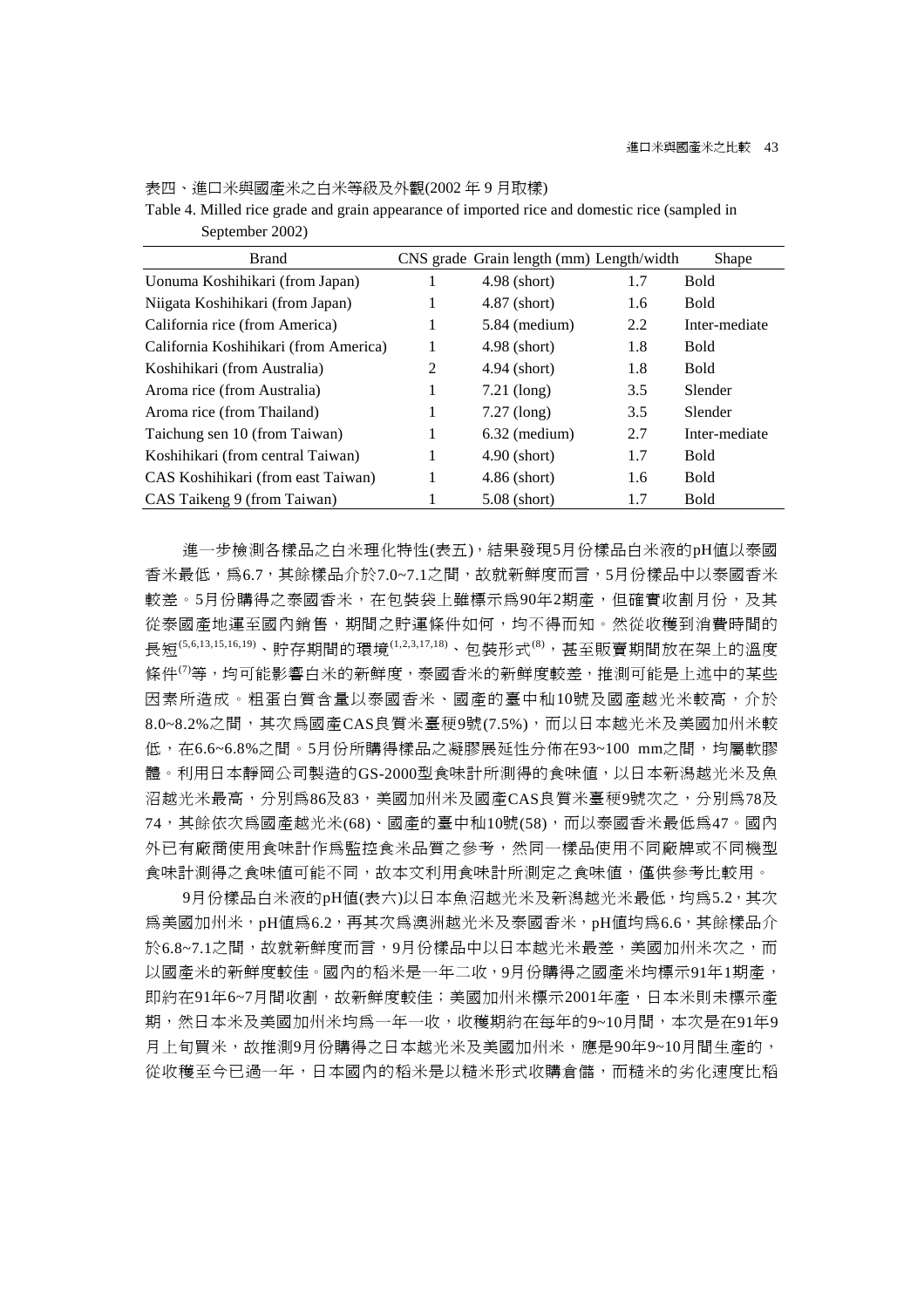穀快(16,17),這可能是造成9月份樣品中,日本米的pH值最低的原因。粗蛋白質含量以彰化 縣產越光米、澳洲香米、泰國香米及彰化縣產臺中秈10號較高,介於7.5~8.0%之間,以國 產CAS良質米臺稉9號、池上越光米、日本越光米及澳洲越光米較低,在6.5~6.8%之間。9 月份所購得樣品之凝膠展延性分佈在86~100 mm之間,均屬軟膠體。利用日本靜岡公司製 造的GS-2000型食味計所測得的食味值,以國產CAS良質米臺稉9號最高,為82.5,池上越 光米及日本魚沼越光米次之,分別為77及73.5,以泰國香米最低為44,其餘樣品在56.5~72.5 之間。

表五、進口米與國產米之白米理化特性(2002 年 5 月取樣)

| <b>Brand</b>                     | pH value         | Protein $(\% )$ | Gel consistency (mm) Palatability score |     |
|----------------------------------|------------------|-----------------|-----------------------------------------|-----|
| Uonuma Koshihikari (from Japan)  | $7.1a^{#}$       | 6.8c            | 100a                                    | 83a |
| Niigata Koshihikari (from Japan) | 7.1a             | 6.6c            | 95a                                     | 86a |
| California rice (from America)   | 7.1a             | 6.8c            | 99a                                     | 78b |
| Aroma rice (from Thailand)       | 6.7 <sub>b</sub> | 8.0a            | 93a                                     | 47e |
| Taichung sen 10 (from Taiwan)    | 7.0a             | 8.2a            | 95a                                     | 58d |
| Koshihikari (from Taiwan)        | 7.1a             | 8.2a            | 97a                                     | 68c |
| CAS Taikeng 9 (from Taiwan)      | 7.0a             | 7.5b            | 100a                                    | 74b |

Table 5. Physicochemical properties of imported rice and domestic rice(sampled in May 2002)

# : Means with the same letter of a row are not significant at 5% probability level.

#### 表六、進口米與國產米之白米理化特性(2002 年 9 月取樣)

Table 6. Physicochemical properties of imported rice and domestic rice (sampled in September 2002)

|                  |                   | Gel consistency | Palatability |
|------------------|-------------------|-----------------|--------------|
|                  |                   | (mm)            | score        |
| 5.2d             | 6.7cd             | 92ab            | 73.5bc       |
| 5.2d             | 6.8cd             | 92ab            | 61.0f        |
| 6.2c             | 7.1bc             | 86b             | 72.5cd       |
| 6.8ab            | 7.0 <sub>bc</sub> | 95a             | 66.5e        |
| 6.6 <sub>b</sub> | 6.8cd             | 100a            | 69.5de       |
| 6.8ab            | 7.5ab             | 100a            | 56.5f        |
| 6.6 <sub>b</sub> | 7.6ab             | 100a            | 44.0g        |
| 7.0a             | 7.3 <sub>bc</sub> | 100a            | 71.5cd       |
| 6.9a             | 8.0a              | 100a            | 66.0e        |
| 7.1a             | 6.8cd             | 100a            | 77.0b        |
| 7.0a             | 6.5d              | 100a            | 82.5a        |
|                  | pH value          | Protein $(\%)$  |              |

# : Means with the same letter of a row are not significant at 5% probability level.

本研究亦進行米飯食味品評,以CAS良質米臺稉9號當作對照,比較樣品間米飯食味 之差異(表七),結果發現5月份購得之美國加州米、國產臺中秈10號及國產越光米的米飯 外觀、香味、口感、黏度、硬度及食味總評與對照相同屬B級;而日本新潟越光米及魚沼 越光米的米飯黏度比對照強,其外觀、口感及食味總評最佳屬A級;而泰國香米的香味雖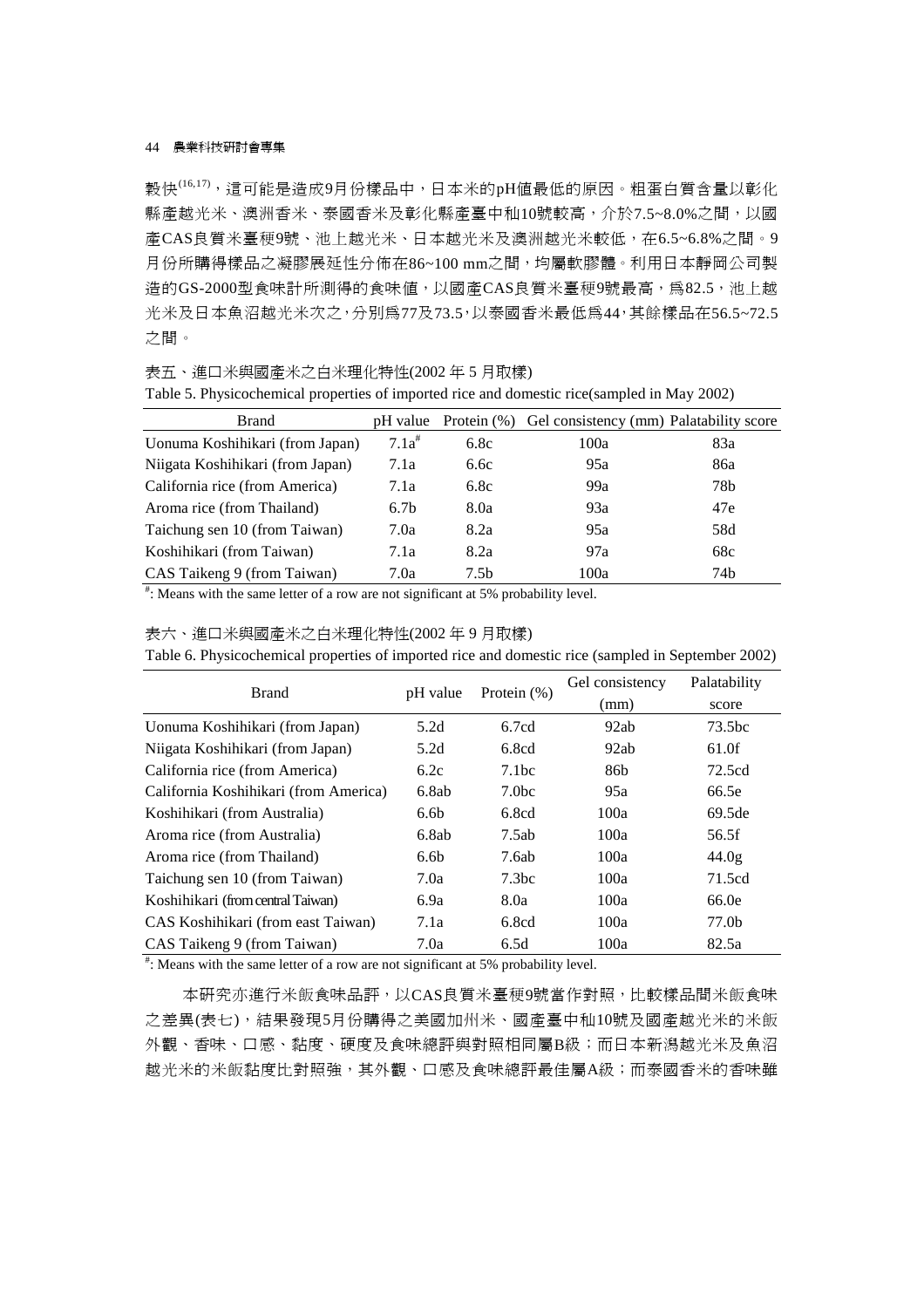比對照強,但米飯黏度比對照弱,且米飯硬度比對照大,其米飯外觀、口感及食味總評 最差屬C級。總之,5月份取樣的結果,以日本魚沼越光米及新潟越光米的食味最佳,優 於國產的CAS良質米臺稉9號,美國加州米的食味則與對照相近,泰國香米的食味則遠較 對照差。一般粗蛋白質含量高時,米飯食味較差(9,11),5月份取得之樣品中,國產越光米 的食味不及日本產越光米,推測可能與國產越光米的粗蛋白質含量較日本產越光米高有 關。日本魚沼越光米及新潟越光米食味雖較國產米好,但其價格昂貴,可能僅能贏得少 數特定族群的偏愛,對國產米的衝擊應該有限。而美國加州米食味雖與國產米相近,但5 月份試吃使用的對照為90年11~12月間收割,5月後臺灣新米陸續上市,美國加州則一般 在9~10月才有新米收獲,所以6-9月間國產米的新鮮度對美國加州米而言,應該是一種競 爭優勢。泰國米雖具有特殊香味,但口感較差,可能與國人的喜好有一點落差,而且在 價格與國產良質米相近的情況下,國內消費者的接受性有待觀察。

表七、進口米與國產米之米飯食味特性(2002 年 5 月取樣) Table 7. Palatability of imported rice and domestic rice(sampled in May 2002)

| <b>Brand</b>        | Appearance | Aroma     | Flavor    | Cohesion  | <b>Hardness</b> | Overall sensory |
|---------------------|------------|-----------|-----------|-----------|-----------------|-----------------|
| Uonuma Koshihikari  | 0.614A     | 0.080B    | 0.341A    | 0.511A    | $-0.278B$       | 0.403A          |
| (from Japan)        |            |           |           |           |                 |                 |
| Niigata Koshihikari | 0.784A     | 0.125B    | 0.710A    | 0.739A    | $-0.460C$       | 0.693A          |
| (from Japan)        |            |           |           |           |                 |                 |
| California rice     | 0.299B     | 0.000B    | 0.063B    | $-0.056B$ | $-0.118B$       | 0.063B          |
| (from America)      |            |           |           |           |                 |                 |
| Aroma rice          | $-0.347C$  | 0.431A    | $-0.493C$ | $-0.993C$ | 0.944A          | $-1.000C$       |
| (from Thailand)     |            |           |           |           |                 |                 |
| Taichung sen 10     | 0.091B     | $-0.046B$ | $-0.182B$ | $-0.137B$ | $-0.137B$       | $-0.091B$       |
| (from Taiwan)       |            |           |           |           |                 |                 |
| Koshihikari         | 0.046B     | 0.046B    | 0.000B    | 0.000B    | $-0.182B$       | 0.000B          |
| (from Taiwan)       |            |           |           |           |                 |                 |
| CAS Taikeng 9       | 0.000B     | 0.000B    | 0.000B    | 0.000B    | 0.000B          | 0.000B          |
| (from Taiwan)       |            |           |           |           |                 |                 |

9月份購得之美國加州米、澳洲香米、泰國香米及彰化縣產臺中秈10號的米飯外觀、 口感比對照差,米飯黏度亦比對照弱,且米飯硬度比對照大,食味總評最差屬C級。美國 越光米及澳洲越光米的食味總評亦差屬C級。其餘樣品的食味總評與對照同屬B級。總之, 9月份取樣的結果,以國產的CAS良質米臺稉9號及池上越光米的食味總評最高,日本魚沼 越光米及新潟越光米的食味在5月份時屬A級,優於國產的CAS良質米臺稉9號,但到9月 份食味則降到B級,推測可能與其新鮮度降低有關,且因其價格昂貴,故日本越光米對國 產米的衝擊應該有限。美國米、泰國香米、澳洲米在9月份評比時,食味均比國產的CAS 良質米臺稉9號差,本次試吃使用的對照為91年6~7月間收割,故新鮮度佳,因此國產米 擁有較佳的新鮮度,對進口米而言是一種競爭優勢。國人在購買蔬菜水果時,很注重產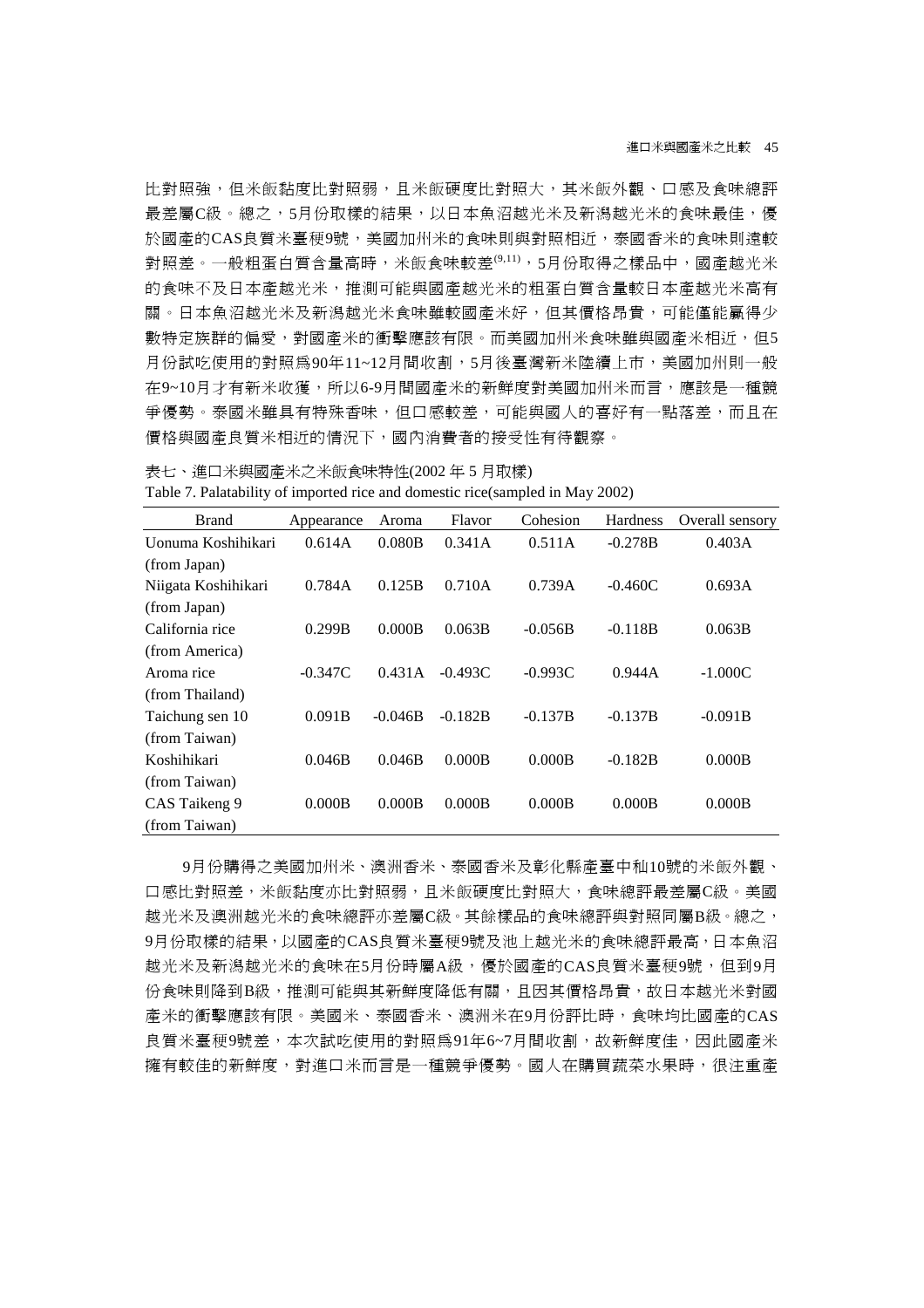期與鮮度,相當了解什麼是當季生產的蔬果,其實稻米亦有產期,剛收穫者鮮度佳,貯 存越久鮮度自然越低。而各國稻米的產期不同,導致不同月份買米時,各種進口米與國 產米的品質亦可能不同。本文已映證5月份及9月份購得米之品質有差異,此訊息可供消 費者買米時參考應用,確保購得優質白米。

表八、進口米與國產米之米飯食味特性(2002 年 9 月取樣)

| Table 8. Palatability of imported rice and domestic rice sampled in September 2002) |  |  |  |  |  |  |  |  |  |
|-------------------------------------------------------------------------------------|--|--|--|--|--|--|--|--|--|
|-------------------------------------------------------------------------------------|--|--|--|--|--|--|--|--|--|

| <b>Brand</b>           | Appearance                      |   | Aroma     |        |           | Flavor |           | Cohesion      |           | Hardness | Overall sensory |   |
|------------------------|---------------------------------|---|-----------|--------|-----------|--------|-----------|---------------|-----------|----------|-----------------|---|
| Uonuma Koshihikari     | $-0.046B$                       |   | $-0.293B$ |        | $-0.248B$ |        | $-0.248B$ |               | 0.293B    |          | $-0.293B$       |   |
| (from Japan)           |                                 |   |           |        |           |        |           |               |           |          |                 |   |
| Niigata Koshihikari    | $-0.222B$                       |   | $-0.333B$ |        | $-0.278B$ |        | $-0.222B$ |               | 0.333B    |          | $-0.278B$       |   |
| (from Japan)           |                                 |   |           |        |           |        |           |               |           |          |                 |   |
| California rice        | $-0.661C$                       |   | $-0.586C$ |        | $-0.773C$ |        | $-0.587C$ |               | 0.672A    |          | $-0.874C$       |   |
| (from America)         |                                 |   |           |        |           |        |           |               |           |          |                 |   |
| California Koshihikari | $-0.111B$                       |   | $-0.333B$ |        | $-0.333B$ |        | $-0.444C$ |               | 0.222B    |          | $-0.444C$       |   |
| (from America)         |                                 |   |           |        |           |        |           |               |           |          |                 |   |
| Koshihikari            | $-0.278B$                       |   | $-0.278B$ |        | $-0.500C$ |        | $-0.444C$ |               | 0.500A    |          | $-0.500C$       |   |
| (from Australia)       |                                 |   |           |        |           |        |           |               |           |          |                 |   |
| Aroma rice             | $-0.697C$                       |   | $-0.576C$ |        | $-0.944C$ |        | $-0.909C$ |               | 0.818A    |          | $-1.056C$       |   |
| (from Australia)       |                                 |   |           |        |           |        |           |               |           |          |                 |   |
| Aroma rice             | $-0.990C$                       |   | 0.248B    |        | $-1.035C$ |        | $-1.293C$ |               | 0.661A    |          | $-1.238C$       |   |
| (from Thailand)        |                                 |   |           |        |           |        |           |               |           |          |                 |   |
| Taichung sen 10        | $-0.101B$                       |   | $-0.101B$ |        | $-0.202B$ |        | $-0.101B$ |               | $-0.101B$ |          | $-0.202B$       |   |
| (from Taiwan)          |                                 |   |           |        |           |        |           |               |           |          |                 |   |
| Koshihikari            | $-0.182B$                       |   | $-0.182B$ |        | $-0.273B$ |        | $-0.182B$ |               | 0.273B    |          | $-0.182B$       |   |
| (from central Taiwan)  |                                 |   |           |        |           |        |           |               |           |          |                 |   |
| CAS Koshihikari        | 0.222B<br>$\boldsymbol{0}$<br>B |   |           | 0.056B |           | 0.056B |           | $\theta$<br>B |           |          | 0.056B          |   |
| (from east Taiwan)     |                                 |   |           |        |           |        |           |               |           |          |                 |   |
| CAS Taikeng 9          | $\Omega$                        | B | $\Omega$  | B      | $\theta$  | B      | $\theta$  | B             | $\theta$  | B        | $\Omega$        | B |
| (from Taiwan)          |                                 |   |           |        |           |        |           |               |           |          |                 |   |

## 誌 謝

本試驗承臺中場稻米品質研究室同仁鼎力協助辦理,在此謹致誠摯謝意。

## 參考文獻

- 1. 宋勳 1978 臺中地區農會貯藏稻穀品質探討之試驗 臺中區農業改良場研究彙報 新 2:17-25。
- 2. 宋勳、洪梅珠 1988 貯藏方式對稻谷倉儲期間品質之影響 稻米品質研討會專集(臺中區農 業改良場特刊第13號) p.269-281 臺灣省臺中區農業改良場編印。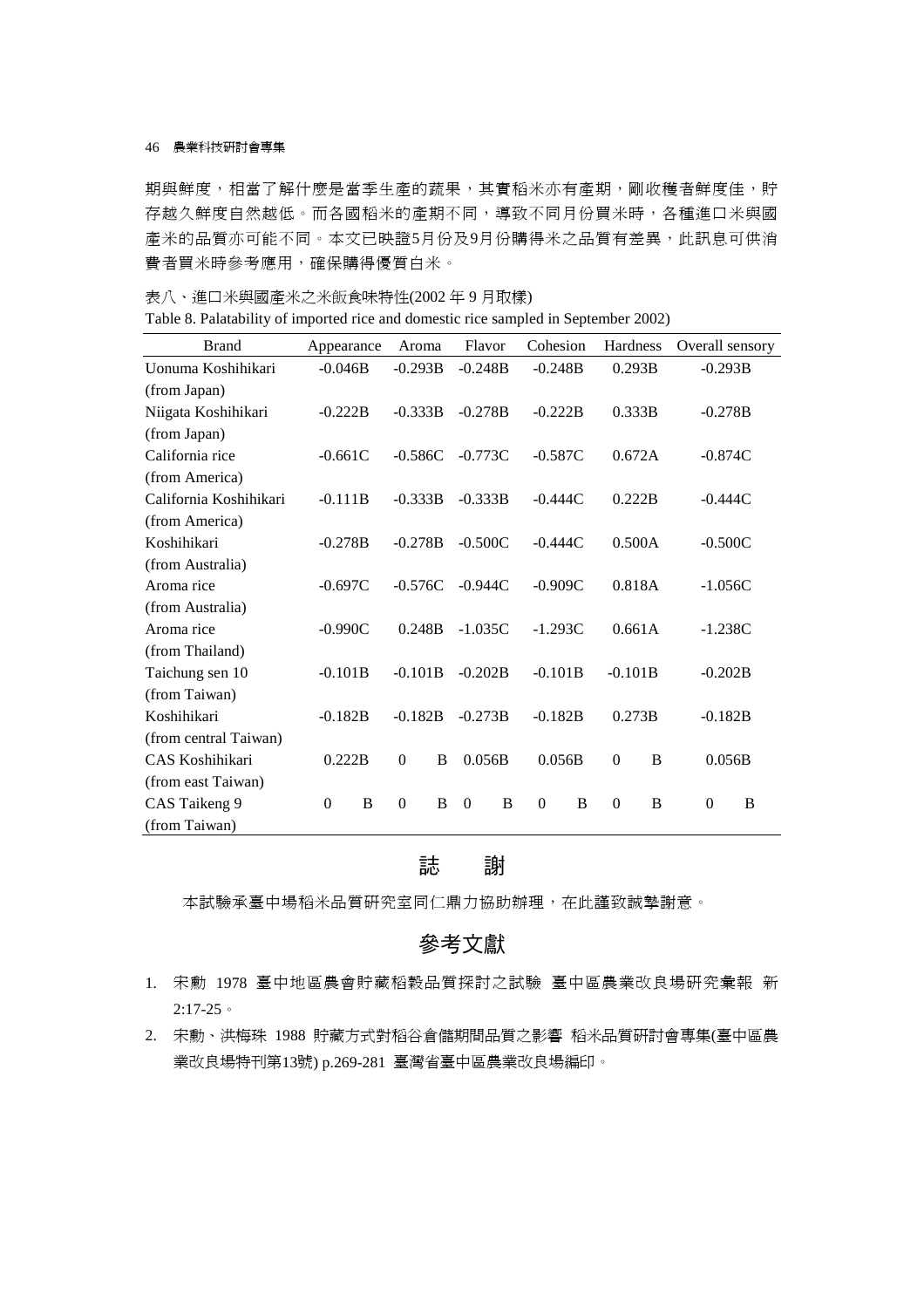- 3. 洪梅珠 1996 稻米的儲存與品質 稻作生產改進策略研討會專刊 p.205-210 臺灣省農業試 驗所編印。
- 4. 洪梅珠 1997 稻米食味品質檢定 稻米品質檢驗技術研討會專刊 p.87-97 中華農藝學會編 印。
- 5. 洪梅珠 1998 二期作稻穀貯存對食味品質影響之研究 臺中區農業改良場研究彙報 58: 11-19。
- 6. 洪梅珠 1998 一期作稻穀貯存對食味品質影響之研究 臺中區農業改良場研究彙報 61: 35~43。
- 7. 洪梅珠、宋勳 1989 胚芽米品質之研究 II.貯存溫度對胚芽米品質之影響 臺中區農業改良 場研究彙報 22:39-48。
- 8. 洪梅珠、宋勳 1994 包裝形式及貯存溫度對小包裝白米品質之影響 臺中區農業改良場研 究彙報 43:7-15。
- 9. 洪梅珠、宋勳、劉慧瑛、林禮輝 1989 稻米理化性質之研究 I.官能食味特性與米粒外貌及 化學性質間相關之研究 臺中區農業改良場研究彙報 24:53-62。
- 10. 馮丁樹、陳貽倫 1977 稻穀低溫密閉實驗穀倉試驗分析 中國農業工程學報 23(1):1-20。
- 11. 劉慧瑛、林禮輝、宋勳、洪梅珠 1988 臺灣稻米之化學性質及其與食味品質關係之研究 中 華農業研究 37(2):177-195。
- 12. A.A.C.C. 1985. American Association of Cereal Chemists Approved Methods. 9th ed. The Association: St. Paul, MN.
- 13. Aibara S., I. A. Ismail and H.Yamashita. 1986. Changes in rice bran lipids and free amino acids during storage. Agri. Biol.Chem. 50(3):665-673.
- 14. Cagampang, G. B., C. M. Perez and B. O. Juliano. 1973. A gel consistency for eating quality of rice. J. Sci. Fd. Agri. 24:1589-1594.
- 15. Sharp R. N. and L. K. Timme. 1986. Effects of storage time, storage temperature, and packaging method on shelf life of brown rice. Cereal Chem. 63(3):247-251.
- 16. Shibuya, N., T. Twasaki, H. Yanase and S. Chikubu. 1974. Studies on deterioration of rice during storage. J. Jpn. Soc. Food Sci. Technol. 21:597-603.
- 17. Tsuchida, H., T. Umemoto, H. Tsugawa, M. Sakata, S. Mizuno and M. Tange. 1988. Some features in lipid and fatty acid compositions of the brown rices stored at low temperature for a long time. Sci. Rept. Fac. Agri. Kobe Univ. 18:27-34.
- 18. Tsugita T., T. Ohta and H. Kata. 1983. Cooking flavor and texture of rice stored under different conditions. Agri. Biol. Chem. 47(3):543-549.
- 19. Villareal R. M., A. P. Resurreuion, L. B. Suzuki and B. O. Juliano. 1976. Changes in physicochemical properties of rice during storage. Die starke. 28:88-94.